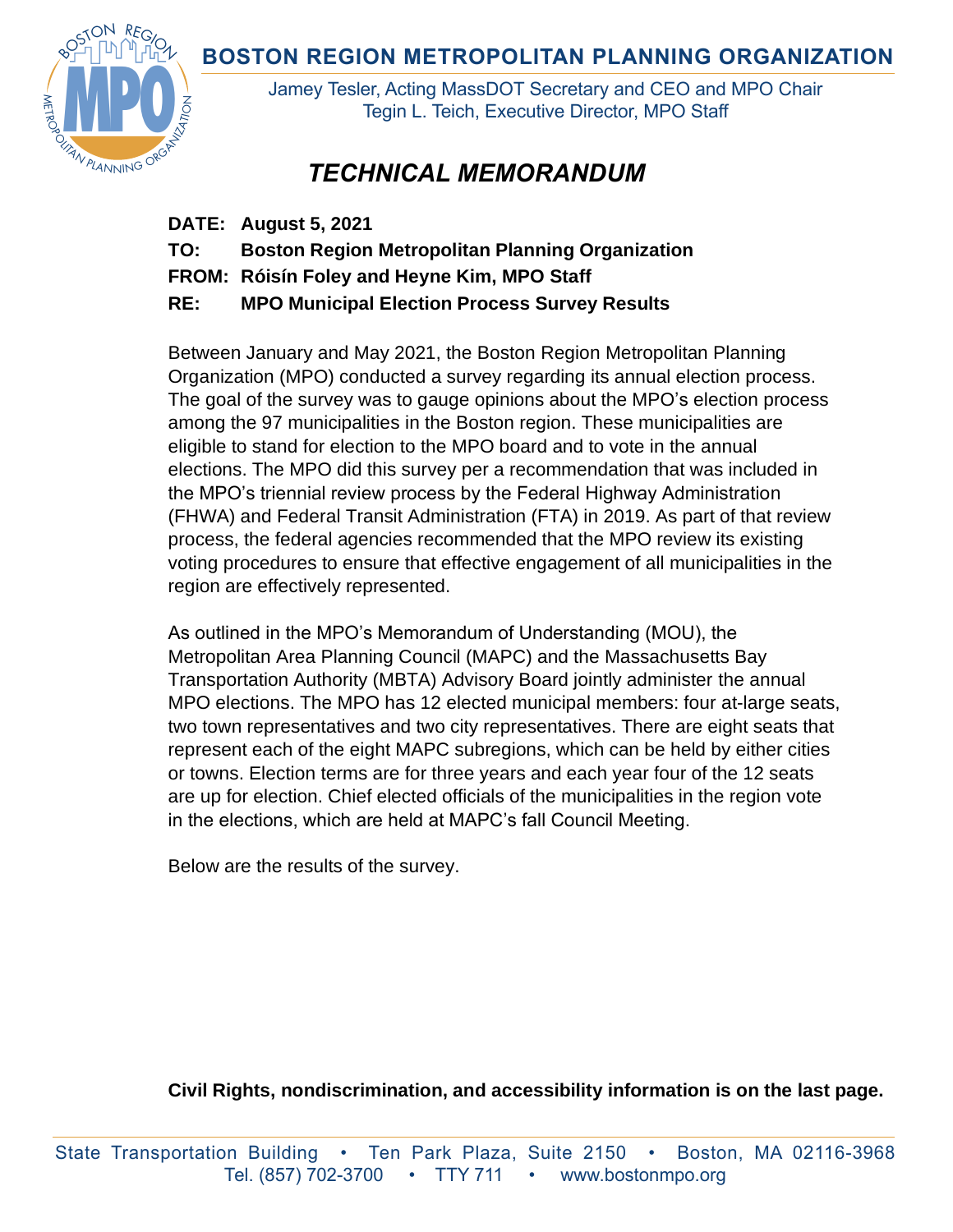# **1 QUESTION 1: WHAT IS YOUR ROLE IN YOUR MUNICIPALITY?**

| Table 1<br>Question 1 Results: What is Your Role in Your Municipality? |    |                             |  |
|------------------------------------------------------------------------|----|-----------------------------|--|
| <b>Answer Choices</b>                                                  |    | <b>Responses Percentage</b> |  |
| Elected official                                                       | 18 | 20%                         |  |
| Town manager/administrator                                             | 5  | 6%                          |  |
| Municipal department of public works staff                             | 17 | 18%                         |  |
| Municipal planning/community/economic                                  |    |                             |  |
| development staff                                                      | 36 | 40%                         |  |
| Volunteer                                                              | 3  | 3%                          |  |
| Other (individual answers paraphrased below)                           | 11 | 12%                         |  |
| <b>Total</b>                                                           | 90 | 100%*                       |  |
| $[*normal normal normal]$                                              |    |                             |  |

[\*rounding error]

- Municipal staff (not planning related) (3 responses)
- MBTA advisory board member (3 responses)
- Appointed official (2 responses)
- Golf director
- Current MPO representative
- Executive assistant to select board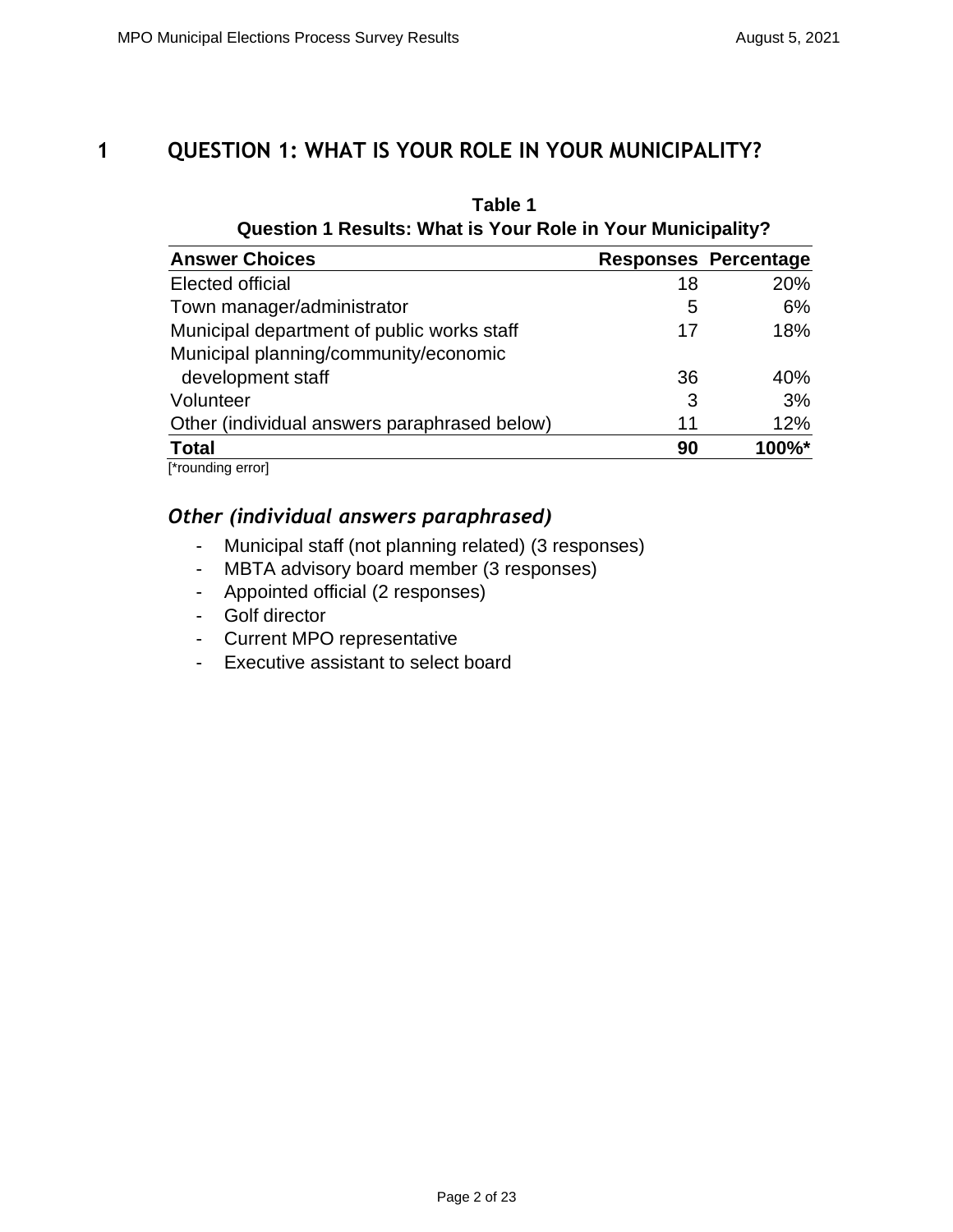

**Figure 1**

# **2 QUESTION 2: WHAT MUNICIPALITY DO YOU REPRESENT OR WORK FOR?**

| Table 2                                                                                                                                                                                                                                                                                                                                                                      |                                                      |  |
|------------------------------------------------------------------------------------------------------------------------------------------------------------------------------------------------------------------------------------------------------------------------------------------------------------------------------------------------------------------------------|------------------------------------------------------|--|
| Question 2 Results: What Municipality Do You Represent or Work for?                                                                                                                                                                                                                                                                                                          |                                                      |  |
| <b>Municipality</b>                                                                                                                                                                                                                                                                                                                                                          | <b>Responses</b><br>from Each<br><b>Municipality</b> |  |
| <b>Scituate</b>                                                                                                                                                                                                                                                                                                                                                              | 11                                                   |  |
| Boston, Chelsea, Medway                                                                                                                                                                                                                                                                                                                                                      | 3                                                    |  |
| Acton, Arlington, Framingham, Lexington, Lincoln, Marshfield,<br>Natick, Needham, Newton, North Reading, Norwood,                                                                                                                                                                                                                                                            |                                                      |  |
| Stoneham, Watertown, Wellesley, Weston                                                                                                                                                                                                                                                                                                                                       | $\overline{2}$                                       |  |
| Ashland, Bedford, Belmont, Beverly, Brookline, Canton, Carlisle,<br>Concord, Danvers, Everett, Foxborough, Franklin, Hamilton,<br>Hull, Lynn, Marlborough, Medfield, Medford, Milton, Nahant,<br>Peabody, Quincy, Randolph, Reading, Rockland, Somerville,<br>Southborough, Stoughton, Sudbury, Swampscott, Wakefield,<br>Waltham, Westwood, Wilmington, Winchester, Woburn, |                                                      |  |
| Wrentham                                                                                                                                                                                                                                                                                                                                                                     |                                                      |  |
| <b>Total</b>                                                                                                                                                                                                                                                                                                                                                                 | 87                                                   |  |
| <b>Skipped</b>                                                                                                                                                                                                                                                                                                                                                               | 3                                                    |  |
| Note: Stoughton is no longer in the Boston Region MPO's planning area.                                                                                                                                                                                                                                                                                                       |                                                      |  |

Note: Stoughton is no longer in the Boston Region MPO's planning area. MPO = Metropolitan Planning Organization.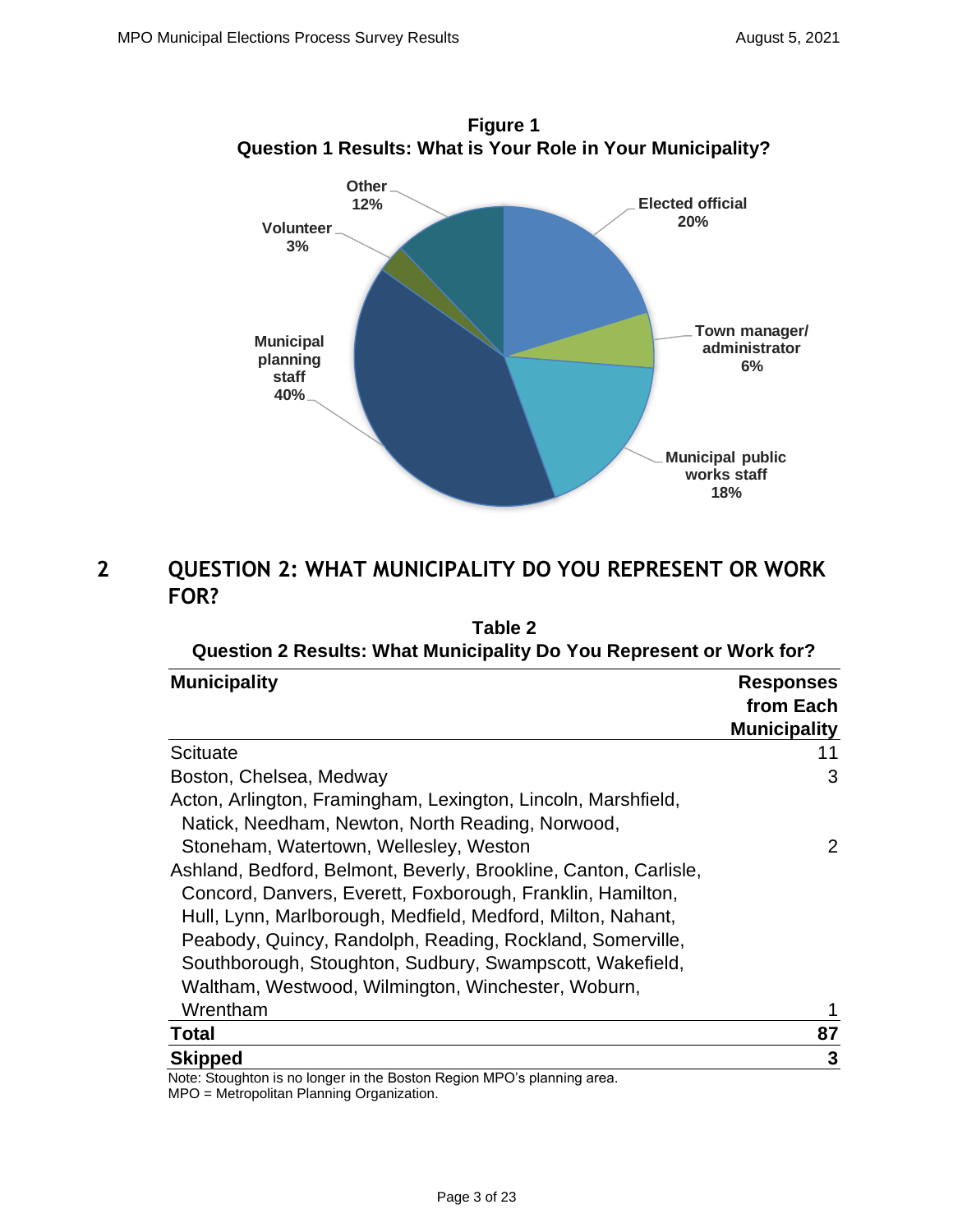

# **Figure 2 Map of Question 2 Results: What Municipality Do You Represent or Work**

## **3 QUESTION 3: HAVE YOU HEARD OF THE BOSTON REGION MPO?**

| Table 3<br>Question 3 Results: Have You Heard of the Boston Region MPO? |    |      |  |  |
|-------------------------------------------------------------------------|----|------|--|--|
| <b>Answer Choices Responses Percentage</b>                              |    |      |  |  |
| Yes                                                                     | 80 | 89%  |  |  |
| No                                                                      | 10 | 11%  |  |  |
| <b>Total</b>                                                            | 90 | 100% |  |  |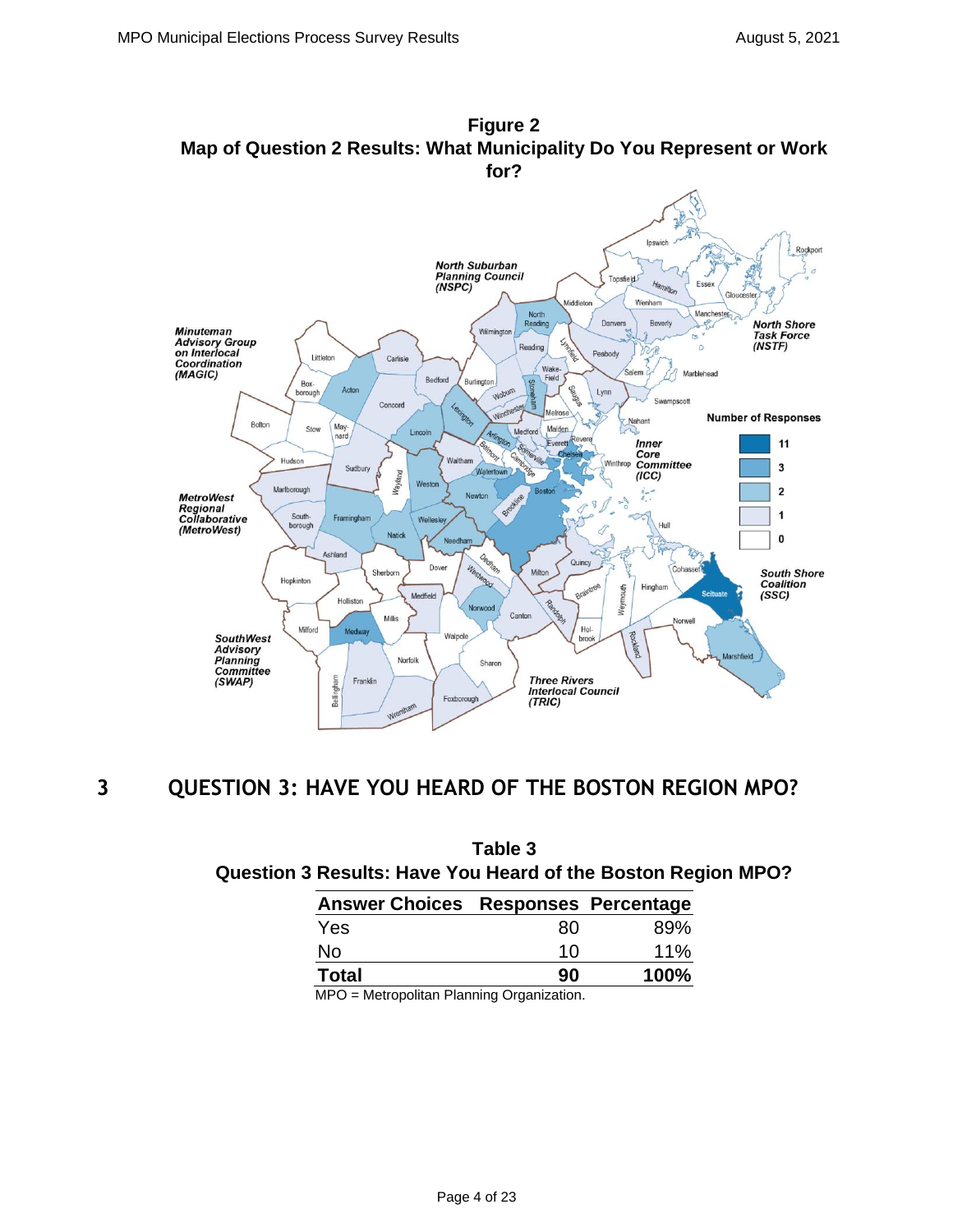# **4 QUESTION 4: HOW FAMILIAR ARE YOU WITH THE BOSTON REGION MPO?**

## **Table 4 Question 4 Results: How Familiar Are You with the Boston Region MPO?**

| <b>Answer Choices</b>     |          | <b>Responses Percentage</b> |
|---------------------------|----------|-----------------------------|
| Very familiar             | 47       | 52%                         |
| Somewhat familiar         | 29       | 32%                         |
| Not at all familiar       | 14       | 16%                         |
| <b>Total</b>              | 90       | 100%                        |
| $\cdots$<br>$\cdots$<br>. | ∽<br>. . |                             |

MPO = Metropolitan Planning Organization.

# **5 QUESTION 5: PLEASE DESCRIBE YOUR MUNICIPALITY'S EXPERIENCES WITH THE BOSTON REGION MPO. CHECK ALL THAT APPLY.**

**Table 5 Question 5 Results: Please Describe Your Municipality's Experiences with the Boston Region MPO. Check All That Apply.**

| <b>Answer Choices</b>                         |    | <b>Responses Percentage</b> |
|-----------------------------------------------|----|-----------------------------|
| Submit TIP projects for funding consideration | 53 | 59%                         |
| Had a project programmed on the TIP           | 47 | 52%                         |
| Review MPO programming documents or studies   | 46 | 51%                         |
| Send representatives to MPO meetings          | 42 | 47%                         |
| Attend MPO public outreach events             | 31 | 34%                         |
| Received technical assistance or had a study  |    |                             |
| conducted in the municipality                 | 29 | 32%                         |
| Applied for technical assistance or           |    |                             |
| planning/research support                     | 23 | 26%                         |
| Hold/held a municipal seat on the MPO board   | 21 | 23%                         |
| Other (individual answers paraphrased below)  | 4  | 4%                          |
| I'm not sure                                  | 20 | 22%                         |
| <b>Answered</b>                               | 90 | 100%                        |

MPO = Metropolitan Planning Organization. TIP =Transportation Improvement Program.

### *Other (individual answers)*

- Communication with MAPC team on initiatives and data
- Limited experience
- None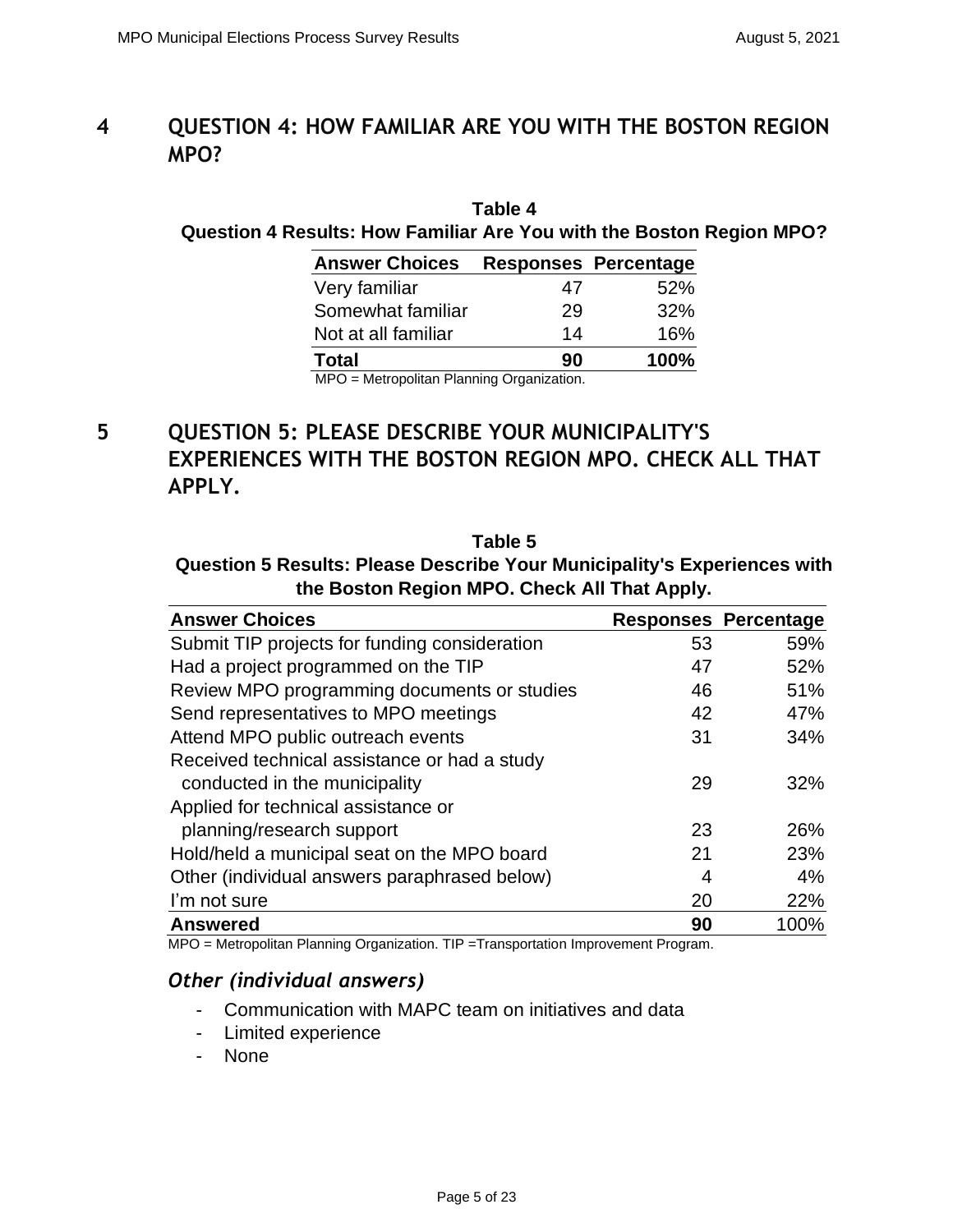### **Figure 3 Question 5 Results: Please Describe Your Municipality's Experiences with the Boston Region MPO. Check All That Apply.**



MPO = Metropolitan Planning Organization. TIP = Transportation Improvement Program.

# **6 QUESTION 6: HOW FAMILIAR ARE YOU WITH THE PROCESS OF RUNNING FOR AN ELECTED MUNICIPAL SEAT ON THE BOSTON REGION MPO BOARD?**

|                                                                          | Table 6 |                             |  |
|--------------------------------------------------------------------------|---------|-----------------------------|--|
| Question 6 Results: How Familiar Are You with the Process of Running for |         |                             |  |
| an Elected Municipal Seat on the Boston Region MPO Board?                |         |                             |  |
| <b>Answer Choices</b>                                                    |         | <b>Responses Percentage</b> |  |
|                                                                          |         |                             |  |

| <b>AUSWEL VIIVILES</b>    |    | <b>ITESPAILSES I CITEIIIANE</b> |
|---------------------------|----|---------------------------------|
| Very familiar             | 25 | <b>28%</b>                      |
| Somewhat familiar         | 27 | 30%                             |
| Not at all familiar       | 38 | 42%                             |
| <b>Total</b>              | 90 | 100%                            |
| $\cdots$<br>$\cdots$<br>. | ~  |                                 |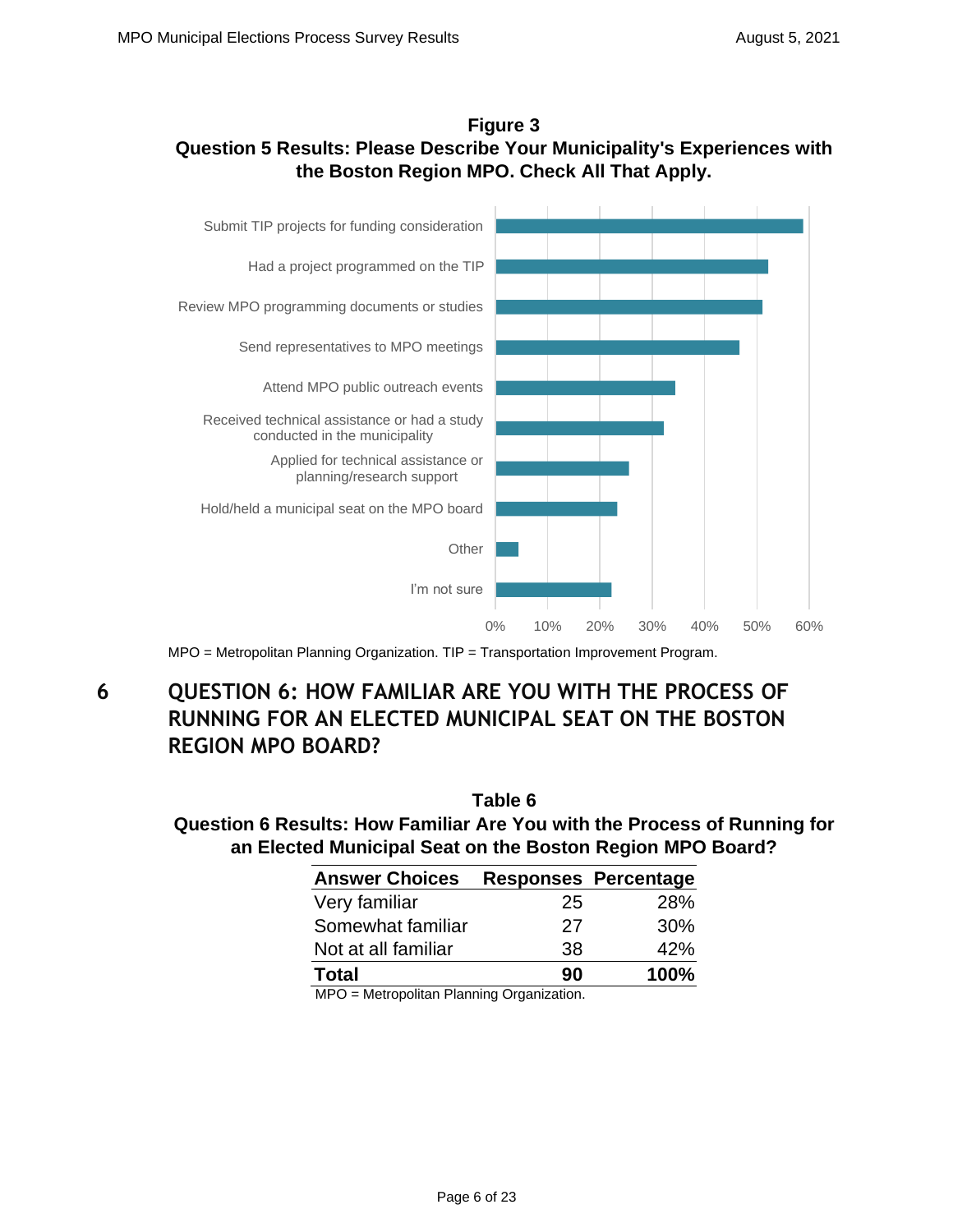# **7 QUESTION 7: HOW FAMILIAR ARE YOU WITH THE PROCESS OF VOTING IN THE ELECTION FOR MUNICIPAL SEATS ON THE BOSTON REGION MPO BOARD?**

**Table 7 Question 7 Results: How Familiar Are You with the Process of Voting in the Election for Municipal Seats on the Boston Region MPO Board?**

| <b>Answer Choices</b>                      |    | <b>Responses Percentage</b> |
|--------------------------------------------|----|-----------------------------|
| Very familiar                              | 28 | 31%                         |
| Somewhat familiar                          | 28 | 31%                         |
| Not at all familiar                        | 34 | 38%                         |
| <b>Total</b>                               | 90 | 100%                        |
| $MPO = Metronolitan Plannina Oraanization$ |    |                             |

= Metropolitan Planning Organization.

**8 QUESTION 8: TO THE BEST OF YOUR KNOWLEDGE, HAS THE MUNICIPALITY YOU REPRESENT OR WORK FOR VOTED IN THE BOSTON REGION MPO MUNICIPAL ELECTIONS IN THE PAST FIVE YEARS?**

**Table 8**

**Question 8 Results: To the Best of Your Knowledge, Has the Municipality You Represent or Work for Voted in the Boston Region MPO Municipal Elections in the Past Five Years?**

| <b>Answer Choices Responses Percentage</b> |    |      |
|--------------------------------------------|----|------|
| Yes                                        | 44 | 49%  |
| No                                         | 9  | 10%  |
| I don't know                               | 37 | 41%  |
| <b>Total</b>                               | 90 | 100% |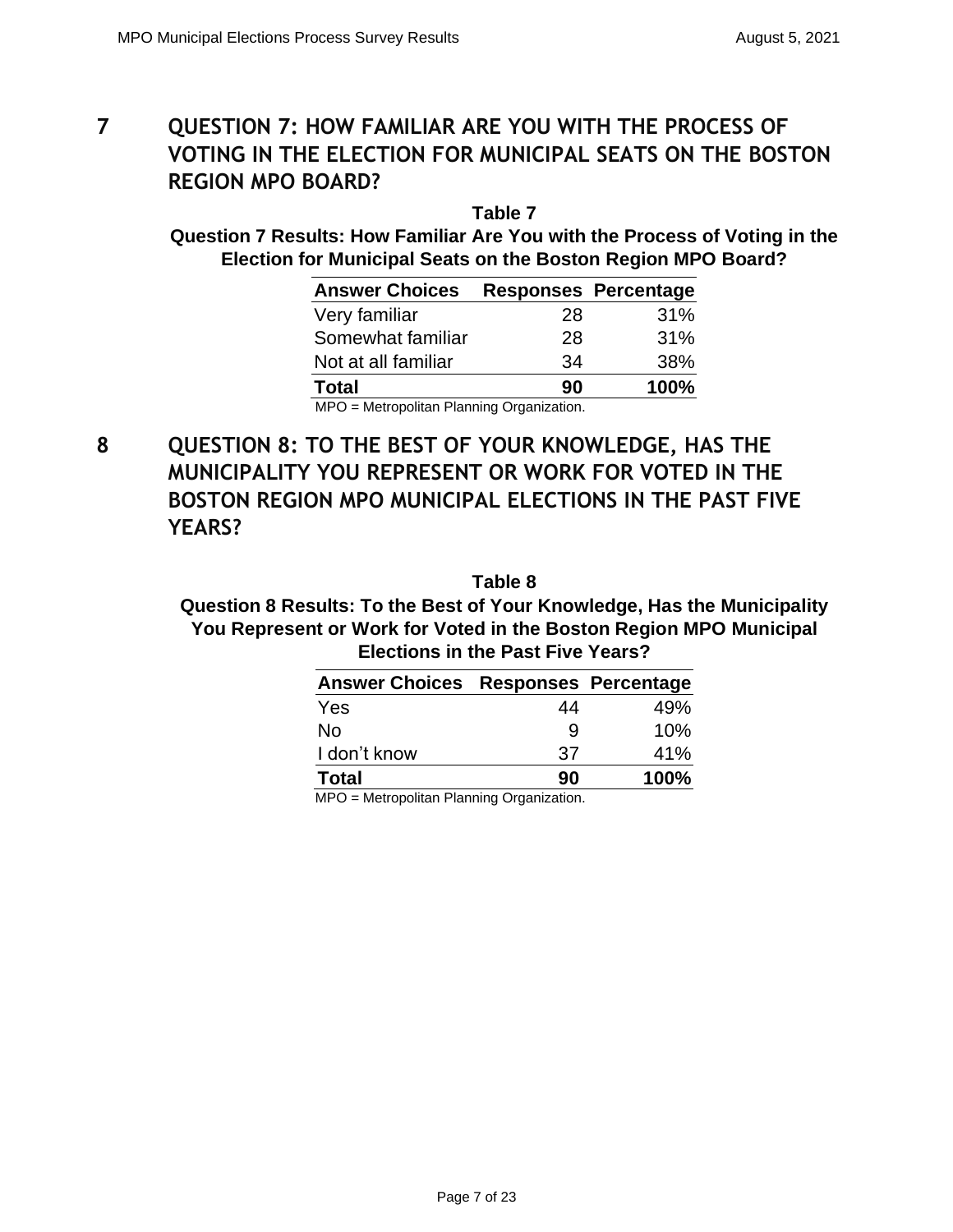**9 QUESTION 9: IF YOU REPLIED "NO" TO THE PREVIOUS QUESTION, WHY HAS THE MUNICIPALITY YOU REPRESENT OR WORK FOR NOT VOTED IN THE BOSTON REGION MPO ELECTIONS IN THE PAST FIVE YEARS? CHECK ALL THAT APPLY.**

#### **Table 9**

**Question 9 Results: If You Replied "No" to the Previous Question, Why Has the Municipality You Represent or Work for Not Voted in the Boston Region MPO Elections in the Past Five Years? Check All That Apply.**

| <b>Answer Choices</b>                                     |    | <b>Responses Percentage</b> |
|-----------------------------------------------------------|----|-----------------------------|
| We don't receive information advertising the elections    | 8  | 42%                         |
| We don't know about the elections                         | 6  | 32%                         |
| Participating in the elections is not a priority for us   | 3  | 16%                         |
| We don't have the staff capacity to vote in MPO           |    |                             |
| elections                                                 | 3  | 16%                         |
| Participating in the elections does not add value for our |    |                             |
| municipality                                              | 1  | 5%                          |
| Other (individual answers paraphrased below)              | 6  | 32%                         |
| <b>Answered</b>                                           | 19 |                             |

MPO = Metropolitan Planning Organization.

- I don't know (2 responses)
- I don't know about the MPO/the elections (2 responses)
- We have a very small community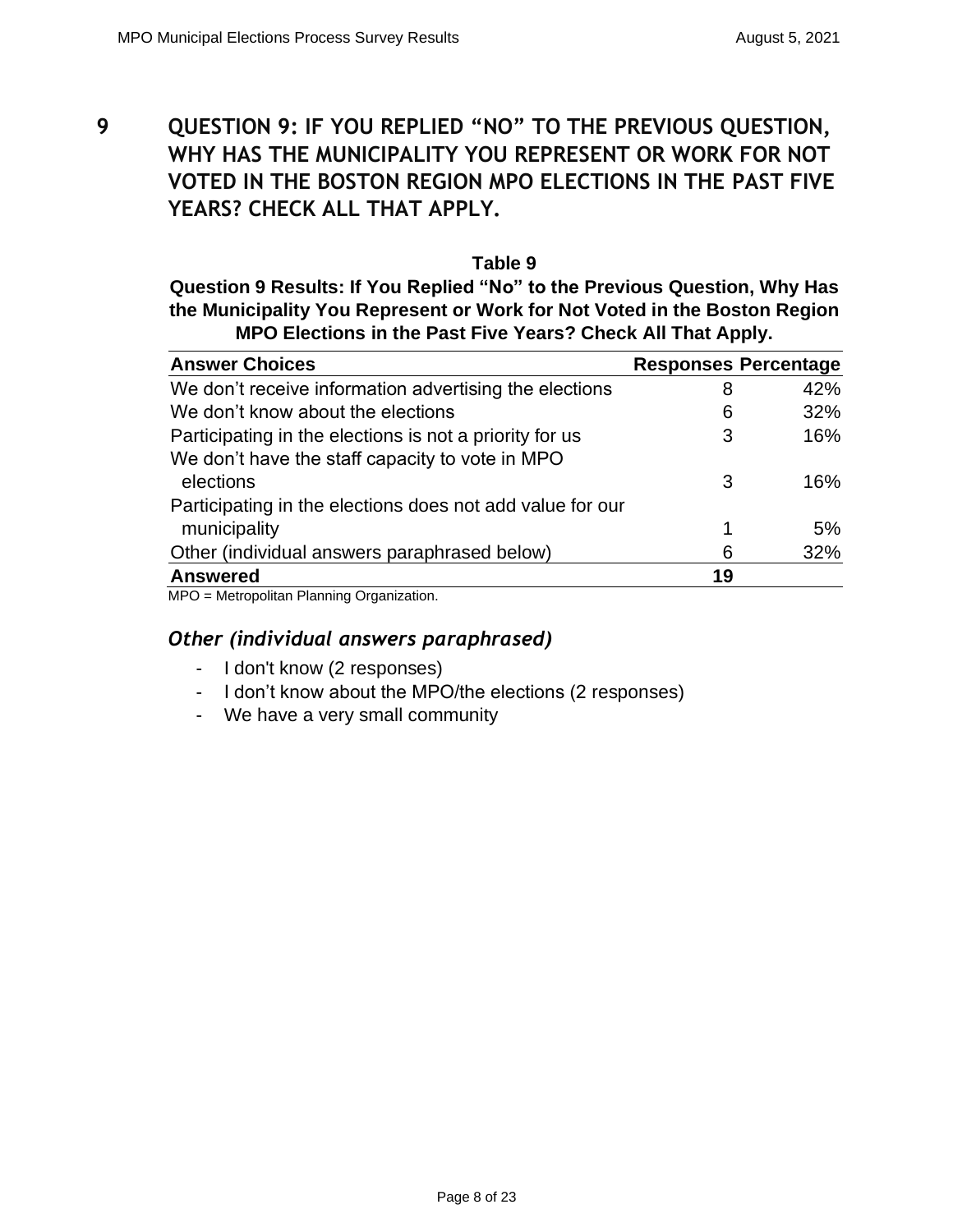### **Figure 4**

## **Question 9 Results: If You Replied "No" to the Previous Question, Why Has the Municipality You Represent or Work for Not Voted in the Boston Region MPO Elections in the Past Five Years? Check All That Apply.**



# MPO = Metropolitan Planning Organization.

# **10 QUESTION 10: TO THE BEST OF YOUR KNOWLEDGE, HAS THE MUNICIPALITY YOU REPRESENT OR WORK FOR EVER RUN FOR A SEAT ON THE BOSTON REGION MPO BOARD?**

**Question 10 Results: To the Best of Your Knowledge, Has the Municipality You Represent or Work for Ever Run for a Seat on the Boston Region MPO board?**

| <b>Answer Choices Responses Percentage</b> |    |      |
|--------------------------------------------|----|------|
| <b>Yes</b>                                 | 27 | 30%  |
| No                                         | 26 | 29%  |
| I don't know                               | 37 | 41%  |
| <b>Total</b>                               | 90 | 100% |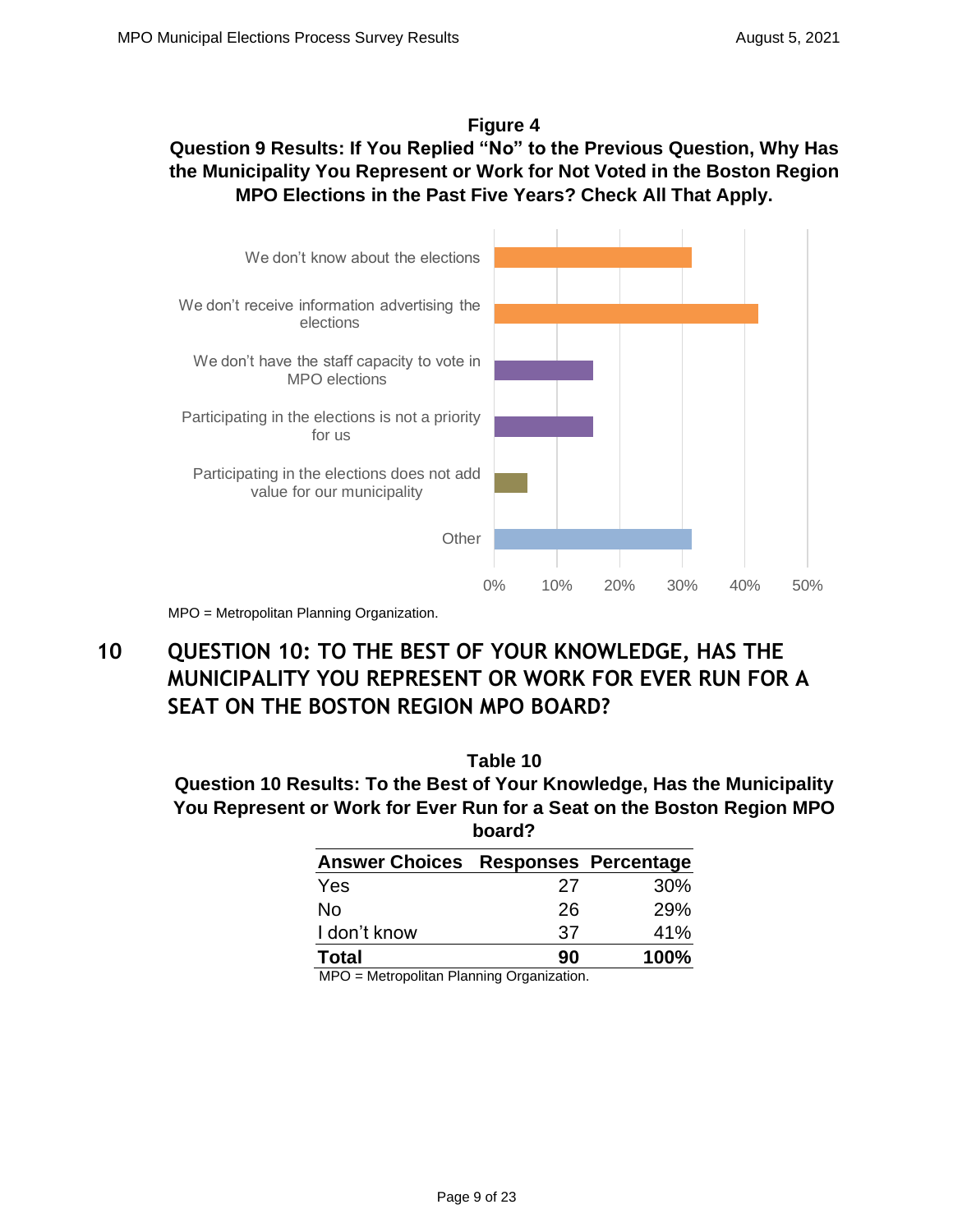# **11 QUESTION 11: TO THE BEST OF YOUR KNOWLEDGE, HAS THE MUNICIPALITY YOU REPRESENT OR WORK FOR RUN FOR A SEAT ON THE BOSTON REGION MPO BOARD IN THE PAST FIVE YEARS?**

**Table 11-A Question 11 Results: To the Best of Your Knowledge, Has the Municipality You Represent or Work for Run for a Seat on the Boston Region MPO Board in the Past Five Years?**

| Answer Choices Responses Percentage |    |            |
|-------------------------------------|----|------------|
| Yes                                 | 21 | <b>23%</b> |
| No                                  | 39 | 43%        |
| I don't know                        | 30 | 33%        |
| <b>Total</b>                        | 90 | 100%       |

MPO = Metropolitan Planning Organization.

#### **Table 11-B**

**Question 10 and 11 Results Aggregated: Has the Municipality You Represent or Work for Ever Run for a Seat on the Boston Region MPO Board or Run for a Seat in the Past Five Years?** 

|                                                            |     |     | I don't |
|------------------------------------------------------------|-----|-----|---------|
| Question                                                   | Yes | Nο  | know    |
| Ever                                                       | 30% | 29% | 41%     |
| In the past five years                                     | 23% | 43% | 33%     |
| $MDO$ $Mation$ $Dleq$ $Dleq$ $Dleq$ $Dleq$ $Doneq$ $Doneq$ |     |     |         |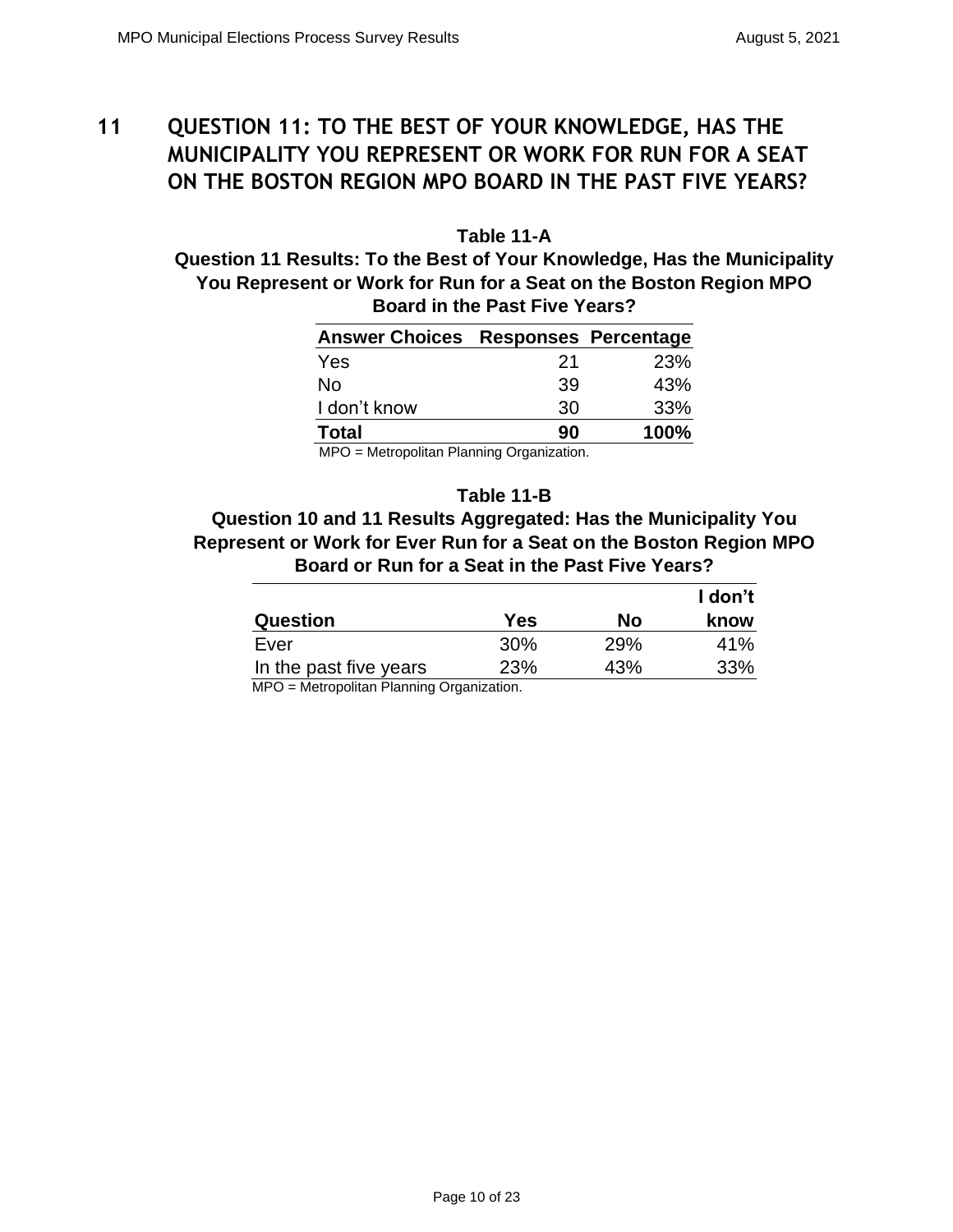# **12 QUESTION 12: IF YOU REPLIED "NO" TO EITHER OF THE PREVIOUS QUESTIONS, WHY HAS THE MUNICIPALITY YOU REPRESENT OR WORK FOR NOT RUN FOR A SEAT ON THE BOSTON REGION MPO IN THE PAST FIVE YEARS? CHECK ALL THAT APPLY.**

### **Table 12 Question 12 Results: If You Replied "No" to Either of the Previous Questions, Why Has the Municipality You Represent or Work for Not Run for a Seat on the Boston Region MPO in the Past Five Years? Check All that Apply.**

| <b>Answer Choices</b>                                                                             | <b>Responses Percentage</b> |     |
|---------------------------------------------------------------------------------------------------|-----------------------------|-----|
| We don't have the staff capacity to run for a seat                                                | 13                          | 31% |
| The current board member representing our subregion                                               |                             |     |
| does a good job representing our interests                                                        | 12                          | 29% |
| We don't know about the elections                                                                 | 10                          | 24% |
| Sitting on the board is too much of a time commitment                                             | 8                           | 19% |
| The current board members representing the at-large<br>municipalities in the region do a good job |                             |     |
| representing our interests                                                                        | 8                           | 19% |
| We don't receive information advertising the elections                                            | 7                           | 17% |
| Participating in the elections is not a priority for us                                           | 7                           | 17% |
| Traveling to board meetings in Boston is too                                                      |                             |     |
| cumbersome                                                                                        | 6                           | 14% |
| Sitting on the board would not add value for our                                                  |                             |     |
| municipality                                                                                      | 5                           | 12% |
| Other (individual answers paraphrased below)                                                      | 21                          | 31% |
| <b>Answered</b>                                                                                   | 42                          |     |

MPO = Metropolitan Planning Organization.

- We had a seat but rotated it to another town in our region
- Please continue holding virtual meetings, they are much more inclusive.
- Considered but wasn't the right time
- I don't know (2 responses)
- I don't know about the MPO
- Certain cities/organizations have permanent/non-elected seats (2 responses)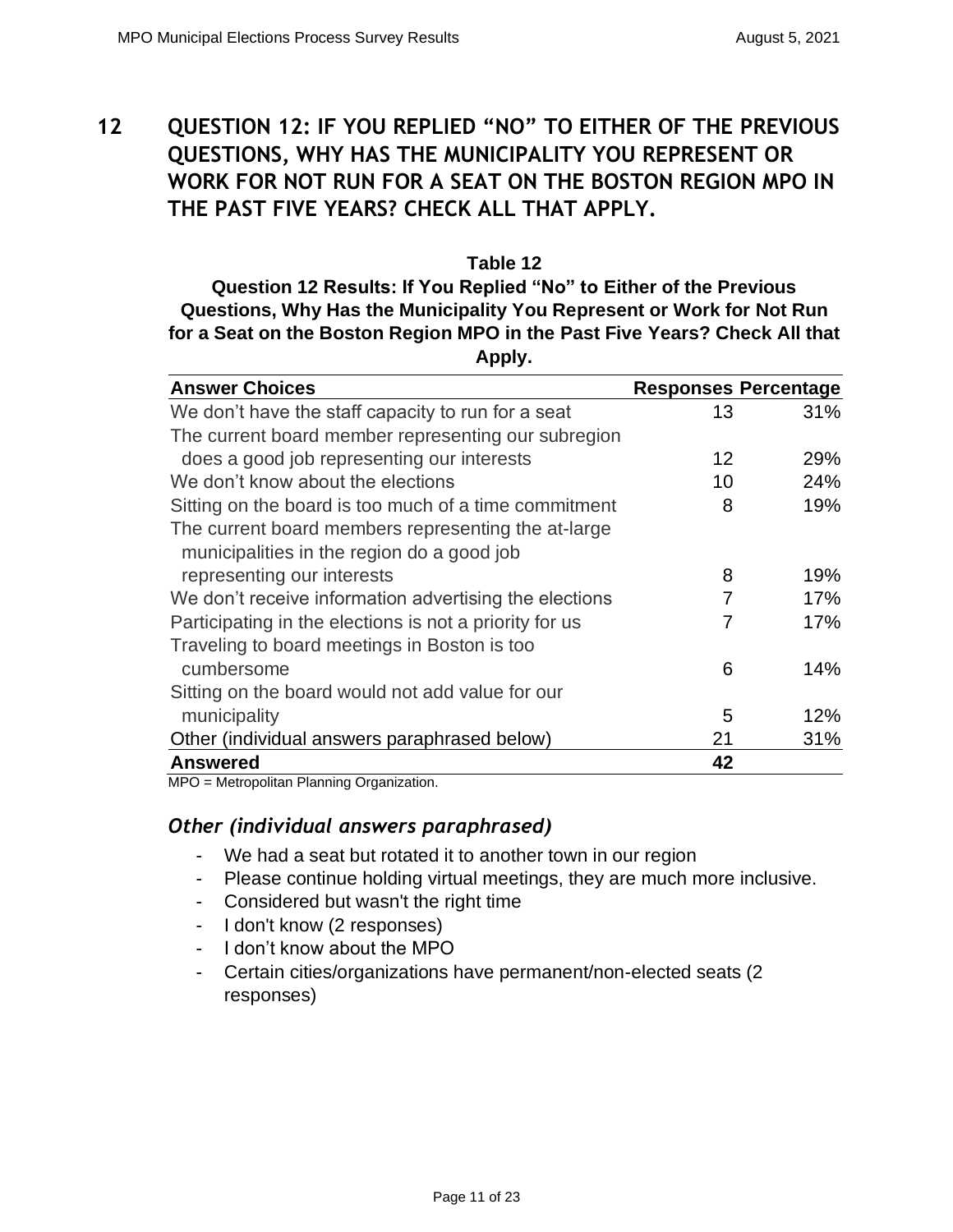### **Figure 5 Question 12 Results: If You Replied "No" to either of the Previous Questions, Why Has the Municipality You Represent or Work for Not Run for a Seat on the Boston Region MPO in the Past Five Years? Check All that Apply.**

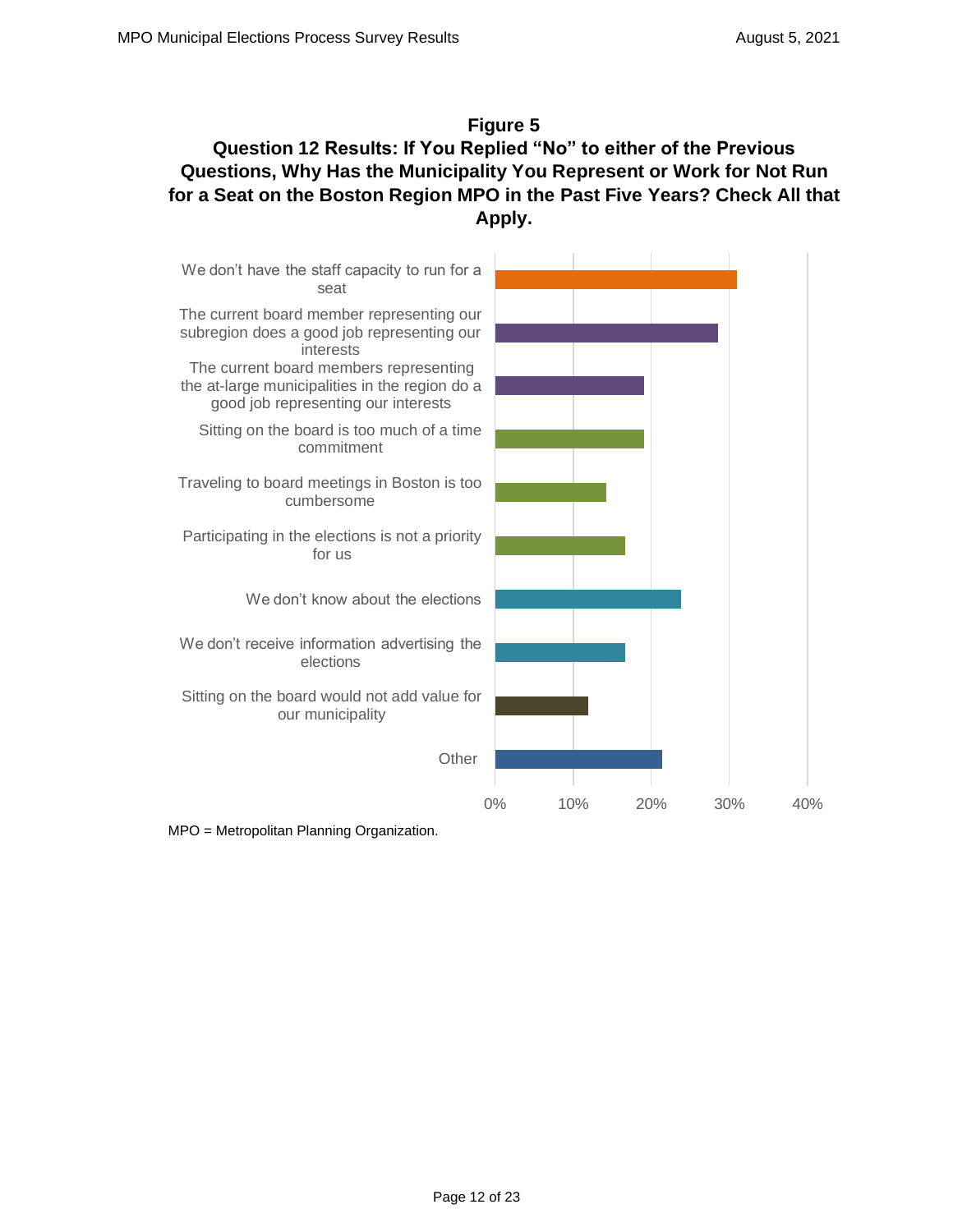# **13 QUESTION 13: HOW DO YOU USUALLY RECEIVE INFORMATION ABOUT THE BOSTON REGION MPO MUNICIPAL ELECTIONS?**

### **Table 13 Question 13 Results: How Do You Usually Receive Information about the Boston Region MPO Municipal Elections?**

| <b>Answer Choices</b>                               | <b>Responses Percentage</b> |      |
|-----------------------------------------------------|-----------------------------|------|
| The Boston Region MPO                               | 33                          | 37%  |
| <b>MAPC-related sources</b>                         | 27                          | 30%  |
| I don't receive information about the Boston Region |                             |      |
| MPO elections process                               | 16                          | 18%  |
| The MBTA Advisory Board                             | 6                           | 7%   |
| Staff in my municipality                            | 5                           | 6%   |
| Other                                               | 3                           | 3%   |
| <b>Answered</b>                                     |                             | 100% |

MAPC=Metropolitan Area Planning Council. MPO = Metropolitan Planning Organization.

### **Figure 6**

### **Survey Question 13 Results: How Do You Usually Receive Information about the Boston Region MPO Municipal Elections?**



MAPC=Metropolitan Area Planning Council. MPO = Metropolitan Planning Organization.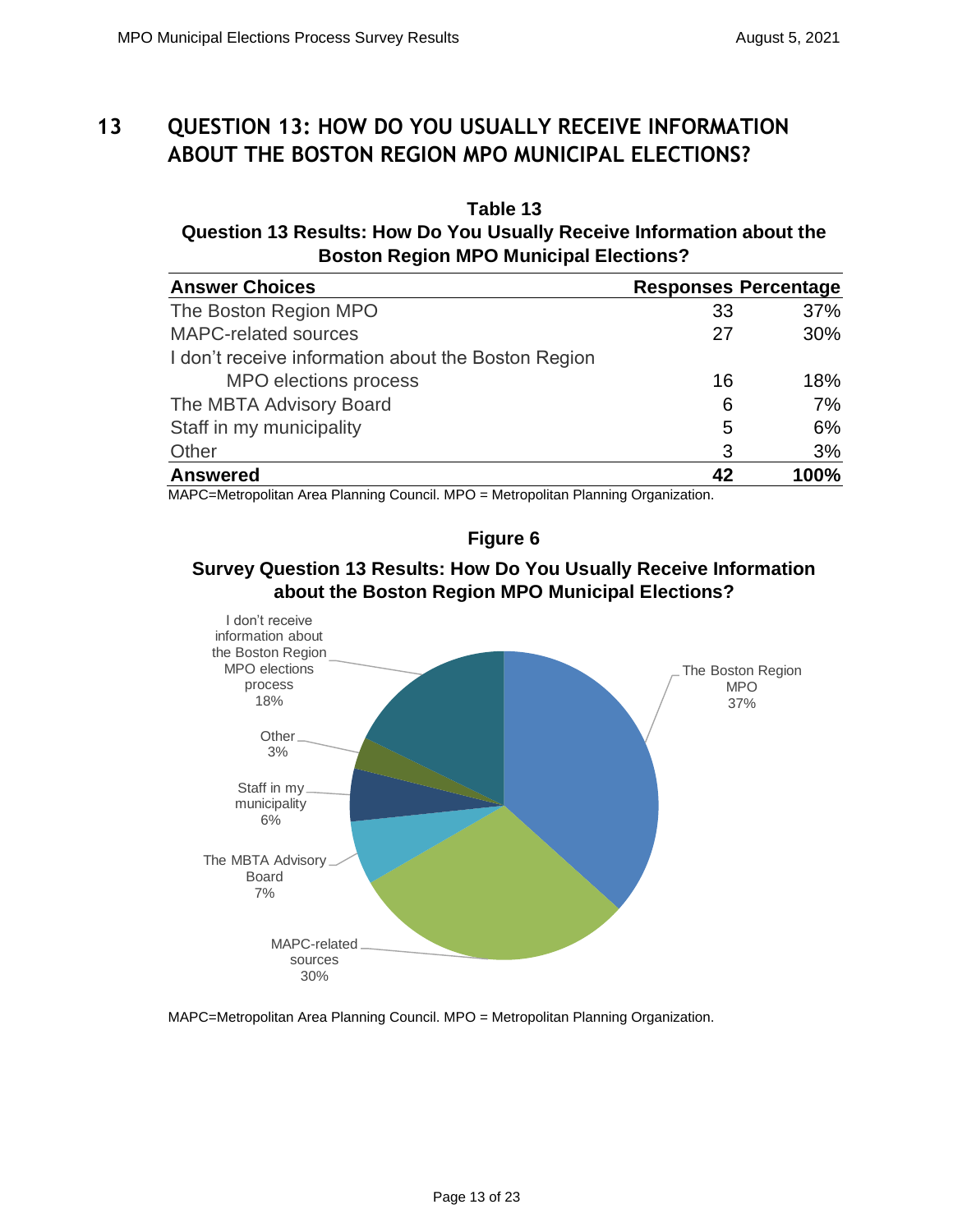# **14 QUESTION 14: DO YOU THINK THE BOSTON REGION MPO ELECTIONS PROCESS IS TRANSPARENT AND FAIR?**

### **Table 14 Question 14 Results: Do You Think the Boston Region MPO Elections Process is Transparent and Fair?**

| Answer Choices Responses Percentage        |    |       |
|--------------------------------------------|----|-------|
| Yes                                        | 40 | 44%   |
| No                                         |    | $1\%$ |
| I don't know                               | 49 | 54%   |
| <b>Total</b>                               | 90 | 100%* |
| $MPO - Metronolitan Plannina Oraanization$ |    |       |

MPO = Metropolitan Planning Organization. [\*rounding error]

# **15 QUESTION 15: IF YOU REPLIED "NO" TO THE PREVIOUS QUESTION, PLEASE EXPLAIN WHY.**

- Because there is no outreach to town officials to introduce them to the MPO, it is hard to understand how the organization works.
- Do not know the organization exists or what their responsibilities include.
- I stated don't know as I have not followed the process in detail to respond.
- Don't know MPO.
- The whole process seems stacked against smaller outlying communities.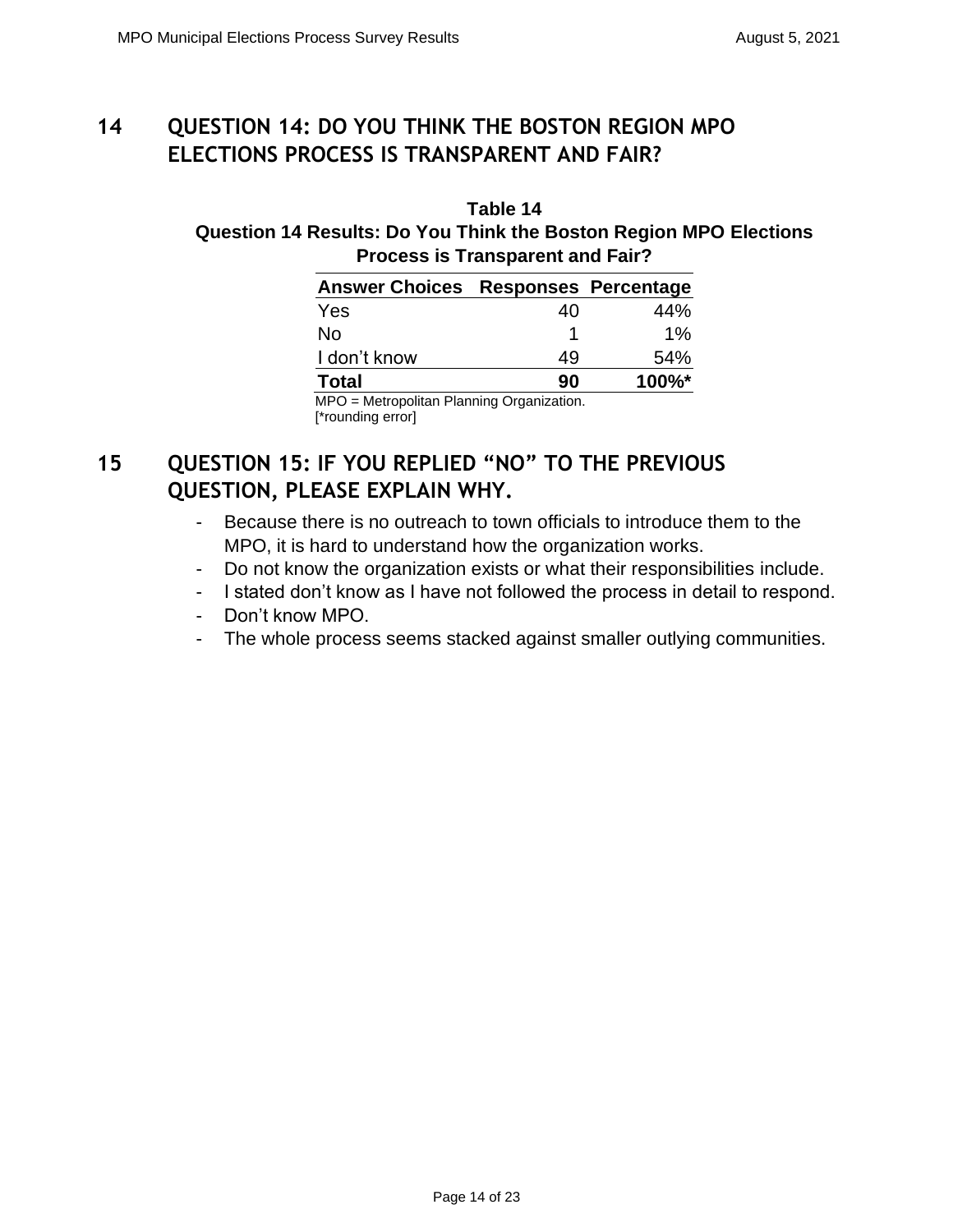# **16 QUESTION 16: WHAT DO YOU THINK ARE THE BIGGEST CHALLENGES FOR MUNICIPALITIES SEEKING ELECTION TO THE BOSTON REGION MPO BOARD? CHOOSE THE TOP TWO CHALLENGES, IN YOUR OPINION:**

### **Table 15 Question 16 Results: What Do You Think Are the Biggest Challenges for Municipalities Seeking Election to the Boston Region MPO Board? Choose the Top Two Challenges, in Your Opinion:**

| <b>Answer Choices</b>                                       | <b>Responses Percentage</b> |     |
|-------------------------------------------------------------|-----------------------------|-----|
| Board responsibilities, including traveling into the Boston |                             |     |
| region for board meetings, are time consuming               | 59                          | 66% |
| The nomination process is cumbersome                        | 12                          | 13% |
| Difficult convincing/challenging elected officials          | 16                          | 18% |
| Lack of knowledge or understanding of the MPO               | 20                          | 22% |
| Other (individual answers below)                            | 12                          | 13% |
| <b>Unsure</b>                                               | 22                          | 24% |
| There are no challenges                                     |                             | 1%  |
| <b>Answered</b>                                             | 42                          |     |

- Small town/suburb disadvantage (4 responses)
- I don't know (3 responses)
- Lack of clear benefit of membership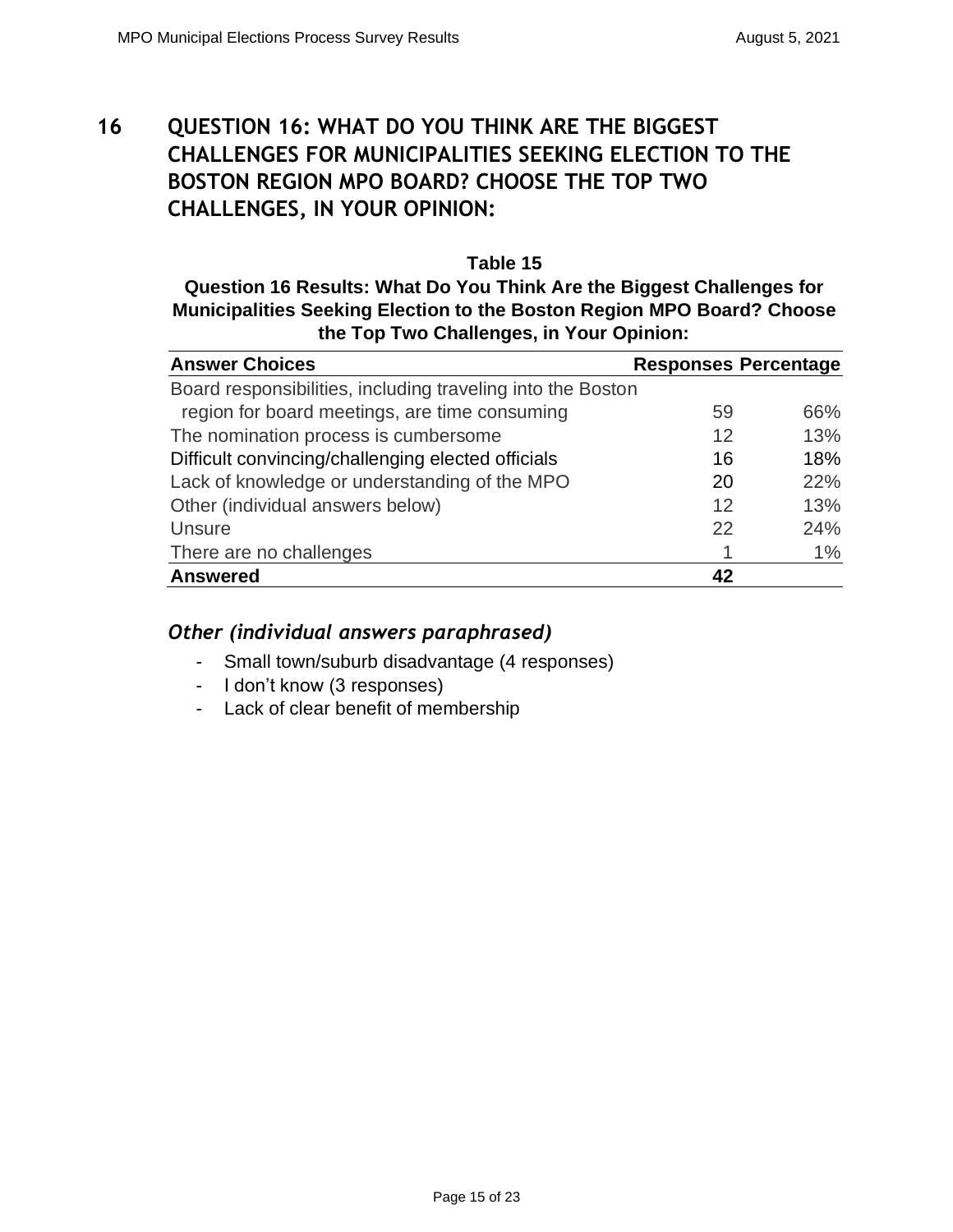### **Figure 7**

## **Question 16 Results: What Do You Think Are the Biggest Challenges for Municipalities Seeking Election to the Boston Region MPO Board? Choose the Top Two Challenges, in Your Opinion:**

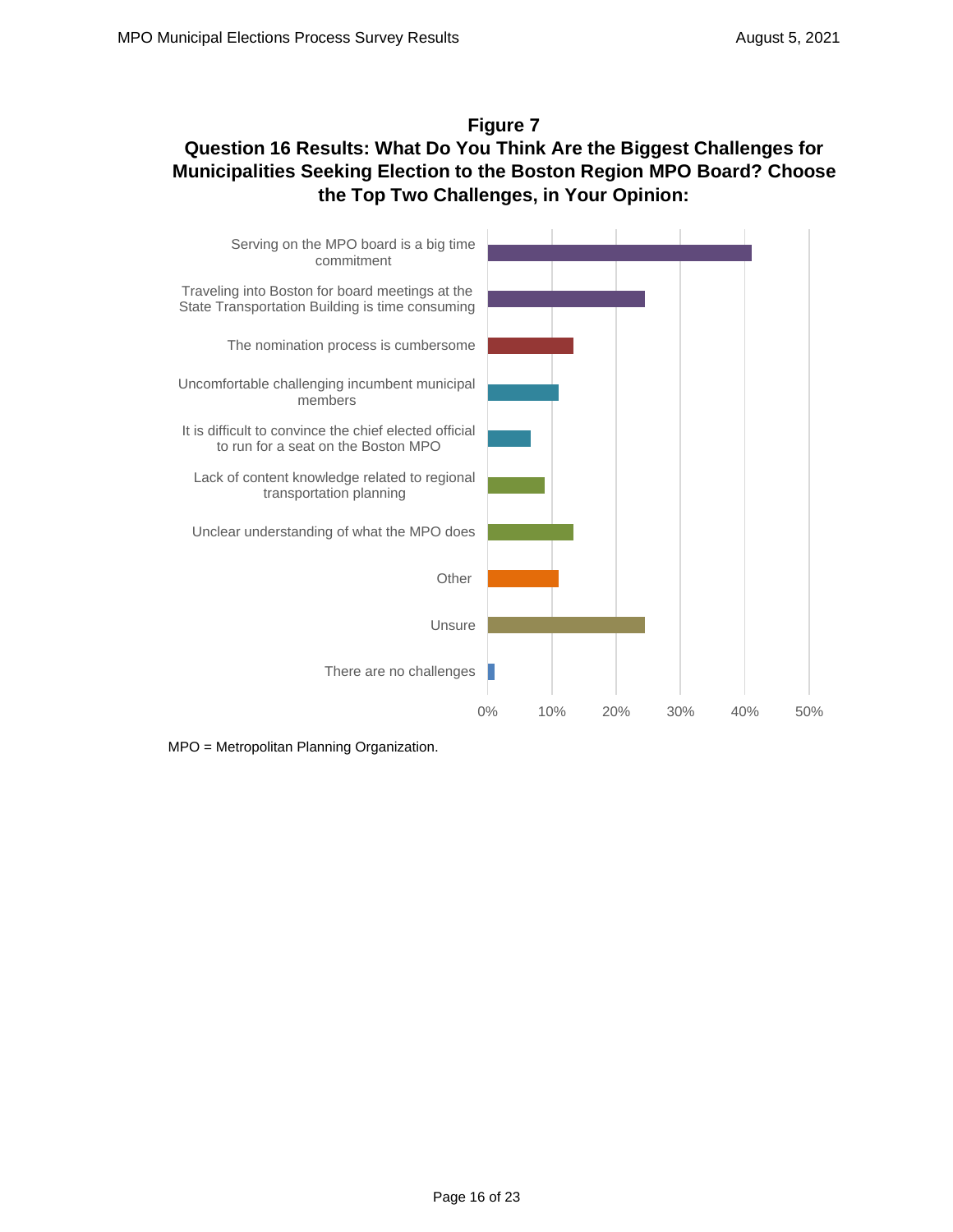# **17 QUESTION 17: WHAT WOULD IT TAKE TO ENCOURAGE MORE MUNICIPALITIES TO SEEK ELECTION TO THE BOSTON REGION MPO BOARD?**

Respondents wrote in the following answers:

- Change the process
- Awareness
- more advance notice of the elections.
- More PR on process and benefits
- incentives
- Revolving municipal seat / term limits?
- I don't know how this problem is solved, but having to go into Boston on such a regular basis for such a long period of time is difficult - and the trip in is especially hard for a community without public transit.
- Given the number of regional organizations, it would be great to have some sort of joint introduction letter or video for town officials that explains the connections between various groups, their main objectives, sources of funding, etc. I've been learning by trial and error and only because virtual meetings make it possible.
- Massachusetts
- That the outlying communities have more seats at the table.
- Unsure
- Perhaps ask current or former Board members to reach out personally to those that they know
- Knowledge of benefits from participation
- More engagement
- The time commitment is large many municipalities do not have the staff capacity to dedicate so much time a month.
- MORE INFORMATION
- Set some seats aside for communities with a population of less than 15,000
- Improved communication about opportunity, time commitment
- Fairness
- Know about it
- Email the info to all Select Board and Planning Board members in each town
- More public outreach
- Clear relevance to the priority issues facing our town.
- Travel reimbursement
- More information regarding what is involved e.g. time
- Massachusetts
- Perhaps a greater understanding of the value of a seat on the MPO. Also encouraging non-staff to represent the municipality if they can, because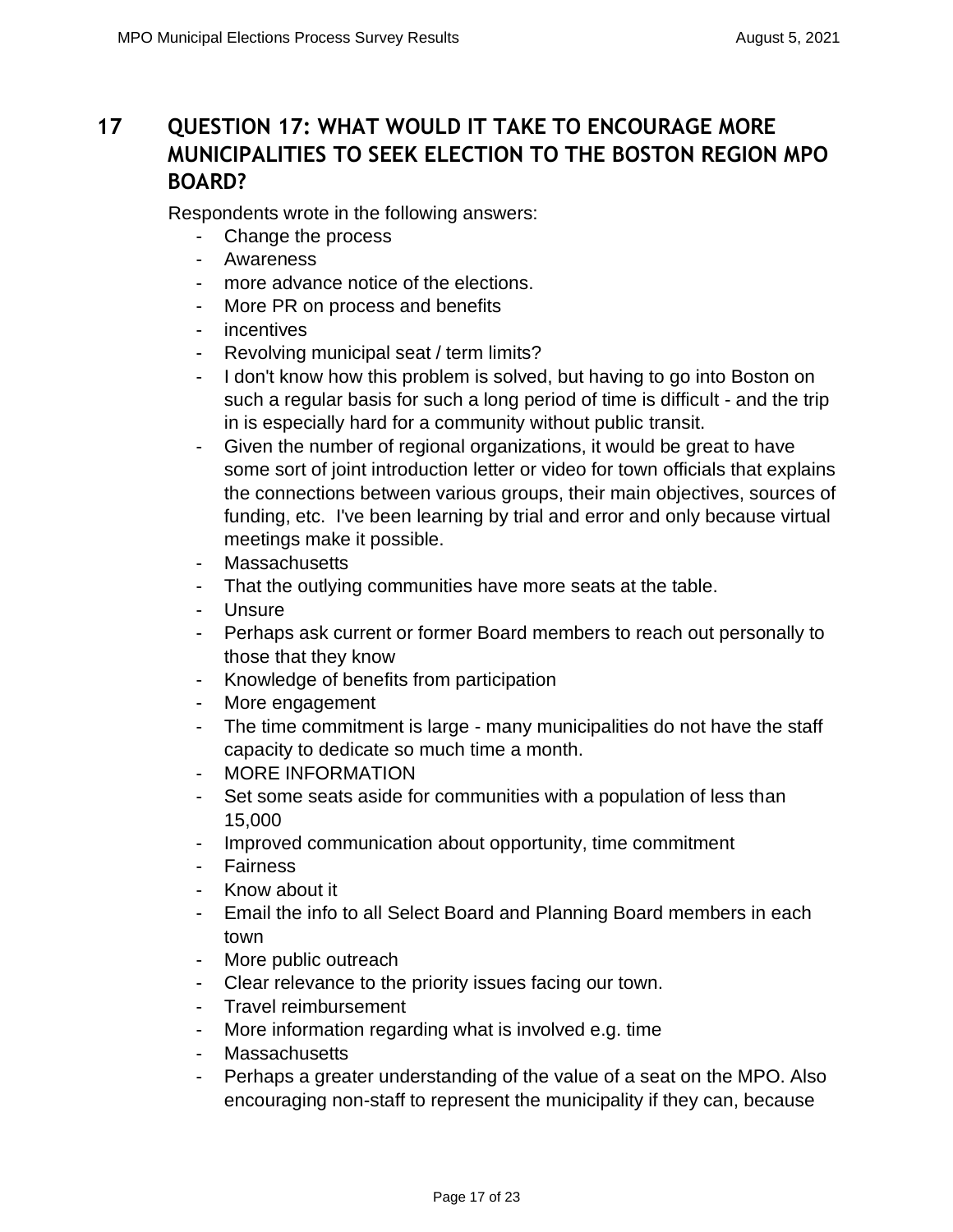many cities and towns have extremely limited staff for this. Often it seems to depend on how engaged a city/town is on transportation issues for them to value having a seat on the MPO.

- less bureaucracy
- don't know
- Explanation of why the investment of time makes sense for a community (both those who submit and don't submit TIP projects)
- a broader spread of state / fed funded trans projects
- More information on the process and function of the MPO
- Find a way to make it more relevant to those of us on the outskirts and don't require travel into Boston
- probably one on one convincing also time commitment is a deterrent
- I would increase the number of Board members to allow for more input and voting authority.
- ma
- Better understanding of the process
- MA
- I'm not sure. Some municipalities will have a regional outlook, others not so much. Cities / towns active in regular gov are candidates
- I would think some flexibility in meeting locations, possibly traveling around the Boston Region MPO to meeting locations that can accommodate everyone.
- Continuing to hold meetings remotely at least some of the time
- Term limits on MPO board membership
- smaller communities actually getting on the project list
- Easier nomination process and less time commitment.
- An information session and other resources to help people/municipalities in future years.
- Communication regarding these efforts is helpful.
- outreach
- Tangible benefits to the municipality
- Perhaps a session on what it means to seek election to the MPO
- ?
- The understanding that the board plays a critical planning role
- Term Limits
- Put term limits on how many times a community can be elected to the Board
- I think that if Cities and Towns start to believe that they are NOT being well served by other elected Cities and Towns, they may be interested in spending the time, effort and maybe \$ to seek election. (It takes more than the FTA simply saying that they "want contested elections" - there provide a clear explanation of HOW more contested elections will actually benefit the region and the process.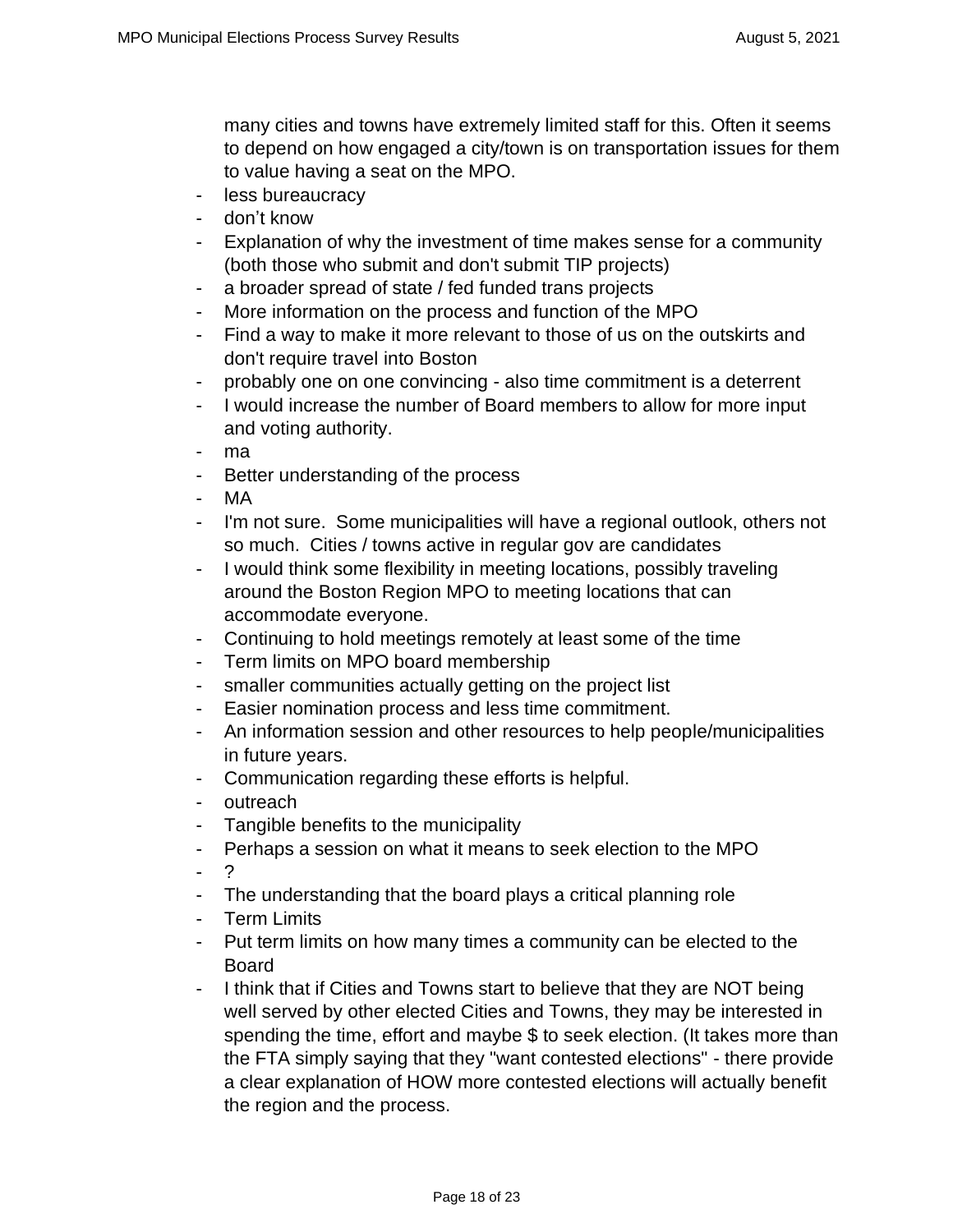# **18 QUESTON 18: DO YOU FEEL THAT YOU UNDERSTAND THE ROLE OF THE ELECTED MUNICIPAL MEMBERS OF THE BOSTON REGION MPO BOARD?**

**Table 16 Question 18 Results: Do You Feel that You Understand the Role of the Elected Municipal Members of the Boston Region MPO Board?**

| <b>Answer Choices Responses Percentage</b> |     |      |
|--------------------------------------------|-----|------|
| Yes                                        | .51 | 57%  |
| No                                         | 29  | 32%  |
| I don't know                               | 10  | 11%  |
| <b>Total</b>                               | 90  | 100% |
| MPO = Metropolitan Planning Organization.  |     |      |

# **19 QUESTION 19: DO YOU FEEL THAT YOUR LOCAL OR REGIONAL TRANSPORTATION CONCERNS ARE UNDERSTOOD BY THE BOSTON REGION MPO BOARD?**

**Table 17**

**Question 19 Results: Do You Feel that Your Local or Regional Transportation Concerns Are Understood by the Boston Region MPO Board?**

| <b>Answer Choices Responses Percentage</b> |    |      |
|--------------------------------------------|----|------|
| Yes                                        | 41 | 46%  |
| Nο                                         | 14 | 16%  |
| I don't know                               | 35 | 39%  |
| <b>Total</b>                               | 90 | 100% |

MPO = Metropolitan Planning Organization.

# **20 QUESTION 20: IF YOU RESPONDED "NO" TO THE PREVIOUS QUESTION, WHY DO YOU FEEL THAT WAY?**

The answers from respondents are paraphrased here:

- Small town/suburb/lack of transit disadvantage (4 responses)
- Project not awarded/being slow (2 responses)
- Nontransparent process
- MPO has different priorities from ours (2 responses)
- No contact from the MPO
- Unfair control of the seat by one municipality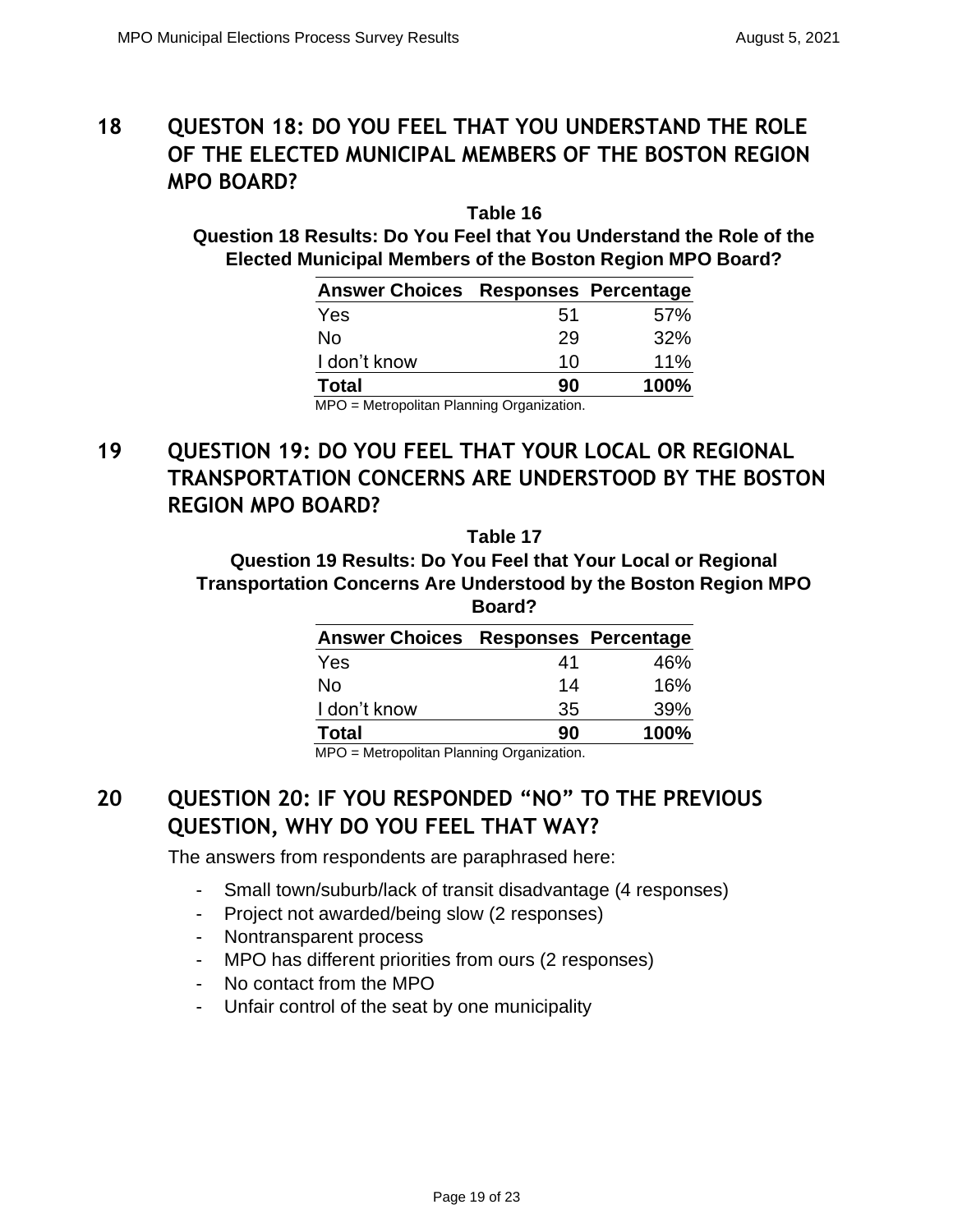**21 QUESTION 21: IN THE LAST 21 YEARS, 17 PERCENT OF THE 97 ELIGIBLE MUNICIPALITIES IN THE MPO REGION HAVE HELD SEATS ON THE BOSTON REGION MPO BOARD. SEVEN MUNICIPALITIES HAVE RUN FOR SEATS BUT HAVE NEVER BEEN ELECTED. IF THE MPO WERE TO MAKE CHANGES TO ITS ELECTIONS PROCESS, BOARD STRUCTURE, OR MEETING POLICIES, WHAT CHANGES DO YOU THINK WOULD ENCOURAGE MORE MUNICIPALITIES TO SEEK ELECTION TO THE BOSTON REGION MPO BOARD? CHECK ALL THAT APPLY.**

**Table 18**

**Question 21 Results: In the Last 21 Years, 17 Percent of the 97 Eligible Municipalities in the MPO Region Have Held Seats on the Boston Region MPO Board. Seven Municipalities Have Run for Seats But Have Never Been Elected. If the MPO Were to Make Changes to Its Elections Process, Board Structure, or Meeting Policies, What Changes Do You Think Would Encourage More Municipalities to Seek Election to the Boston Region MPO Board? Check All that Apply.**

| <b>Answer Choices</b>                                     | <b>Responses Percentage</b> |      |
|-----------------------------------------------------------|-----------------------------|------|
| Subregional representatives elected by the municipalities |                             |      |
| in their subregion, rather than by all the municipalities |                             |      |
| in the Boston region                                      | 52                          | 58%  |
| Continue holding virtual meetings beyond the COVID-19     |                             |      |
| pandemic                                                  | 49                          | 54%  |
| Term limits for elected municipal members                 | 37                          | 41%  |
| Hold more meetings outside of the State Transportation    |                             |      |
| <b>Building in Boston</b>                                 | 34                          | 38%  |
| At-large city and at-large town representatives elected   |                             |      |
| only by the other cities and towns in the region,         |                             |      |
| respectively, rather than all the municipalities in the   |                             |      |
| Boston region                                             | 26                          | 29%  |
| Make meetings shorter                                     | 10                          | 11%  |
| Hold meetings outside of regular business hours (prior to |                             |      |
| 9:00 AM or after 5:00 PM)                                 | 7                           | 8%   |
| Hold fewer meetings                                       | 4                           | 4%   |
| Hold more meetings                                        | $\overline{2}$              | 2%   |
| Other (individual answers below)                          | 8                           | 9%   |
| None, the current structure works fine                    | 5                           | 6%   |
| I don't know                                              | 15                          | 17%  |
| <b>Answered</b>                                           | 42                          | 100% |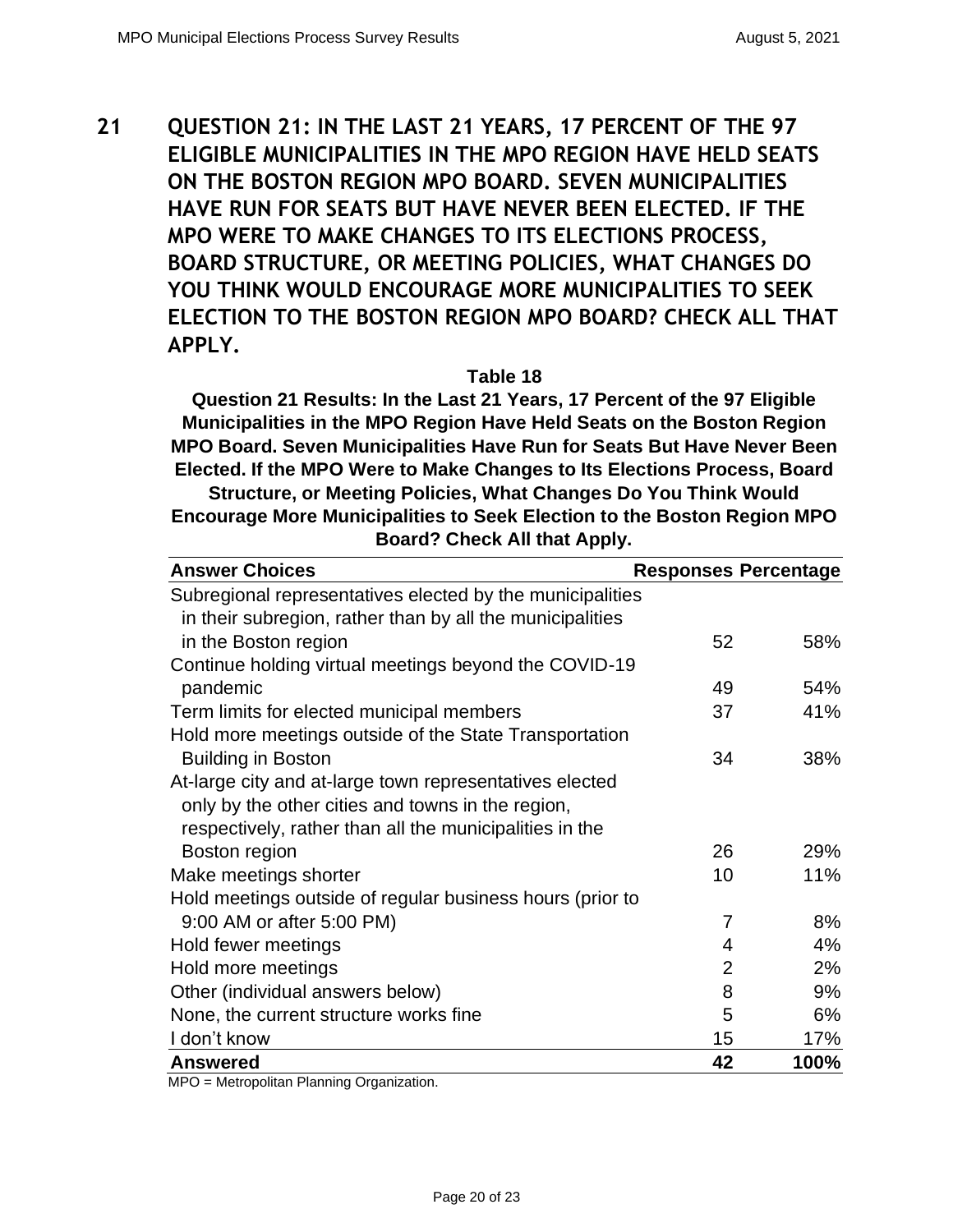### *Other (individual answers)*

- Perhaps training/summary including accurate estimate of time, list of pros, etc.
- Perhaps presenting some of the more informational material (i.e., technical memos) at shorter meetings outside of regular business hours. This could facilitate education of the public as well as give the public more opportunities to interact. Members of the public might also be encouraged/embolded to ask their elected leaders to become more involved with the MPO.
- Hybrid meetings
- Regular electronic newsletter to all Select Board and Planning Board members in each town
- hold meetings in other locations other than Boston
- smaller communities need better representation IMHO the MPO gets commandeered by larger communities at the expense of smaller ones get over
- Regular and consistent project and process summary updates to all CEO's and management; to keep MPO work on municipal radars and as means of educating

### *Other (individual answers paraphrased)*

- More information on the MPO and MPO activities (2 responses)
- More frequent outreach (2 responses)
- Inclusivity

# **22 QUESTION 22: IS THERE ANYTHING ELSE YOU WOULD LIKE TO SHARE REGARDING THE BOSTON REGION MPO MUNICIPAL ELECTION PROCESS?**

Respondents wrote in the following answers:

- Very good overall but there can always be more public awareness
- No, not familiar with it (yet).
- Holding a seat on the MPO is a significant time commitment. Feedback I have gotten from other communities is that they lack the resources to make running for a seat on the MPO a priority. As a community holding an at large seat, we do our best to represent the interests of our neighboring communities.
- I still have no idea, it would have been nice to take this survey and learn more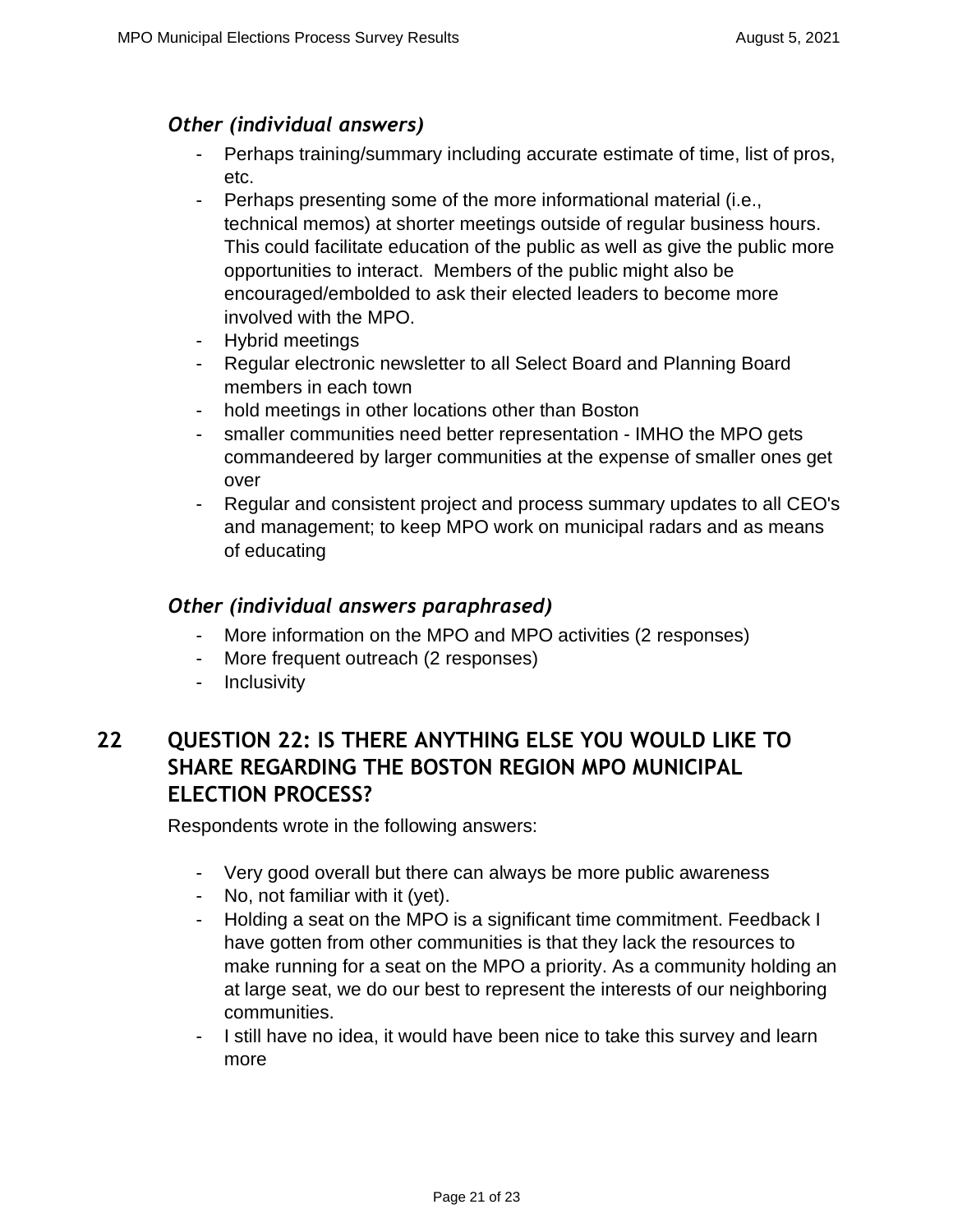- Making the process itself more streamlined may help; but clarification of benefits is important given all the time pressures currently facing communities
- Don't really know about the election process. Can't comment.
- I know having to get an actual signature from the chief elected official can be difficult if it could be done by email or electronically it may be easier.
- Not in a bad place in my opinion
- I think it works well
- Thanks for doing this outreach.
- While I don't necessarily think that election of board members only by those in their sub-region rather than entire MPO area would make a municipality more likely to run for a seat, I do think it's an idea worth considering generally.
- It is OK
- Seems to me that the structure of our MPO differs from most other regions of the country. In our region, MassDOT has a comparatively powerful voice when compared to local jurisdictions, but MassDOT also pays for the regional match. Despite (or because of) this, I think that our structure seems to work well enough. In a way, this survey and topic is looking to fix a problem that may not be viewed by Cities and Towns in our region to be a big concern. Fact is -- if communities were dissatisfied and wanted to run for a seat -- then they would. I don't think that term limits would be helpful to our region or would make it easier to create contested elections.

- MPO needs more outreach
- I don't know about the election process (3 responses)
- Holding a seat is a big time commitment
- Simplify the election process (2 responses)
- It's okay (4 responses)
- Elect the board member by those in their subregion